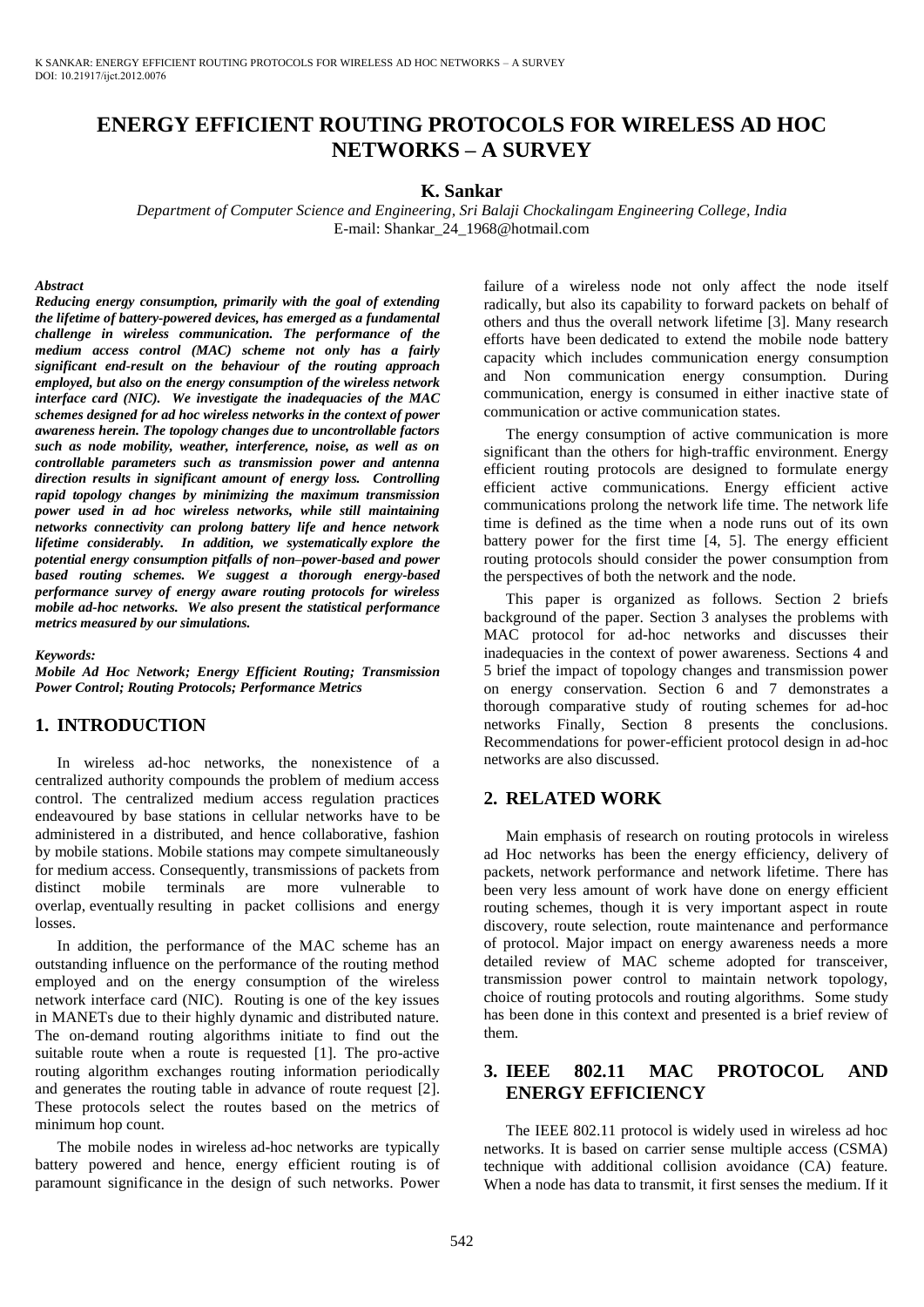finds the medium idle, the node waits for a random back off period as a result of the CA feature. During this period, if the channel becomes busy, the node freezes its counter until the medium becomes idle again. When the counter runs out, RTS/CTS handshake takes place followed by data transmission. Medium access control (MAC) is a serious problem in ad hoc networks. Since ad hoc networks are wireless and mobile networks, their MAC protocols need more sophisticated methods in order to solve issues like the hidden terminal and the exposed node problems [7]. However, 802.11 were proposed for fully connected wireless networks and do not perform well in multi hop ad hoc networks [8]. In [6], the authors found the following problems implanted in the MAC layer:

- TCP instability The interactions between different nodes carrying TCP-data and TCP-ACK traffic causes throughput of only one TCP connection existing in the network time and again reaching zero or was near zero. The hidden terminal stimulates collision and the exposed terminal prevents the intermediate node from sending a CTS message. Hence, the node obstructed reaching its neighbour. The link is repeatedly broken in the middle of the route and using smaller maximum window size can diminish or clear this problem.
- Neighboring Node One-hop unfairness: If two TCP connections exist in the network, one session may be entirely shut down and have no opportunity to restart in some circumstances even if it starts much earlier. This problem cannot be deciphered by balancing the window size.
- Incompatibility between two TCP sessions: Two TCP sessions cannot coexist in the network at the same time, and the turnover time is totally random, which is brought about by the exposed node problem. It cannot be solved by adjusting TCP parameters.

[9] Proposes an adaptive RTS/CTS mechanism to reduce the unfairness caused by IEEE 802.11. In an adaptive RTS/CTS scheme, a node will turn off RTS/CTS when the number of waiting for CTS timeout events exceeds a threshold. The counting number is updated in a sliding window fashion. The simulation results show that this adaptive mechanism can significantly improve the fairness both for UDP and TCP transmission. [10] Explores the RTS/CTS issue even further. At first CTS/RTS may cause a blocking problem, as illustrated in Fig.1 [10]. Node B is sending packets to node A. Node C receives both RTS and CTS, so it will stop transmitting. If at this time node D sends RTS to node C, node C cannot reply with CTS, finally node D will enter the exponential backoff mode. In this scenario, node C need not be either a hidden node or an exposed node as Fig.1 shows, because it can receive both RTS and CTS. In the current implementation of the RTS/CTS mechanism, when a node received an RTS packet not addressed to it, it is required to stop transmitting.



Fig.1. Node Blocking Problem

In the blocking problem scenario, these nodes neighboring to the blocked node may be falsely blocked, and even worse, the false blocking may spread through the network until some event like the packet drop breaks this kind of pseudo-deadlock. [10] Proposes a solution to the false blocking problem. The basic idea is RTS validation: when a node hears RTS, which is not addressed to it, it will defer a certain amount of time to check if there are really data packets in transmission. If the medium is still idle, which means that false blocking may happen, it will not defer any more. The simulation results show these solutions can significantly improve the battery life and throughput.

### **4. TOPOLOGY CONTROL AND ENERGY EFFICIENCY**

The topology of a multi-hop wireless network is a set of relationships between node pairs that are linked directly or via multi-hops. Transmission power, node mobility, signal attenuation, noise, climate conditions and direction of antenna stimulate rapid topology changes in wireless ad-hoc networks. Almost all the studies focus on structuring a desired topology by fine-tuning the transmission power. Topology control of ad-hoc networks preserves the network capacity, considerably improves the end-to-end packet delay, and lowers the node failure rates. For instance, if the topology is too sparse, routing requests may be deliberately obstructed due to the network partitioning. Furthermore, end-to-end delays may be very high. On the other hand, if the topology is too dense, nodes may run out of their energy quickly and may escalate interference among them. Networks that do not employ topology control are likely to be in one of these modes, which results in short battery life of nodes, and/or poor connectivity.

## **5. TRANSMISSION POWER CONTROL AND ENERGY EFFICIENCY**

Many studies on topology control aim to minimize the maximum transmission power used in ad hoc wireless networks, while still maintaining network's connectivity. For static networks, optimal centralized algorithms were proposed. The basic interpretation of the algorithms is to add links one by one in non-decreasing order according to their distance. For mobile networks, two distributed heuristics called the neighbor reduction protocol and the neighbor addition protocol are used to adjust node transmission powers in response to topology changes. If a route update reveals that a link failure has occurred such that the network is no longer connected, the appropriate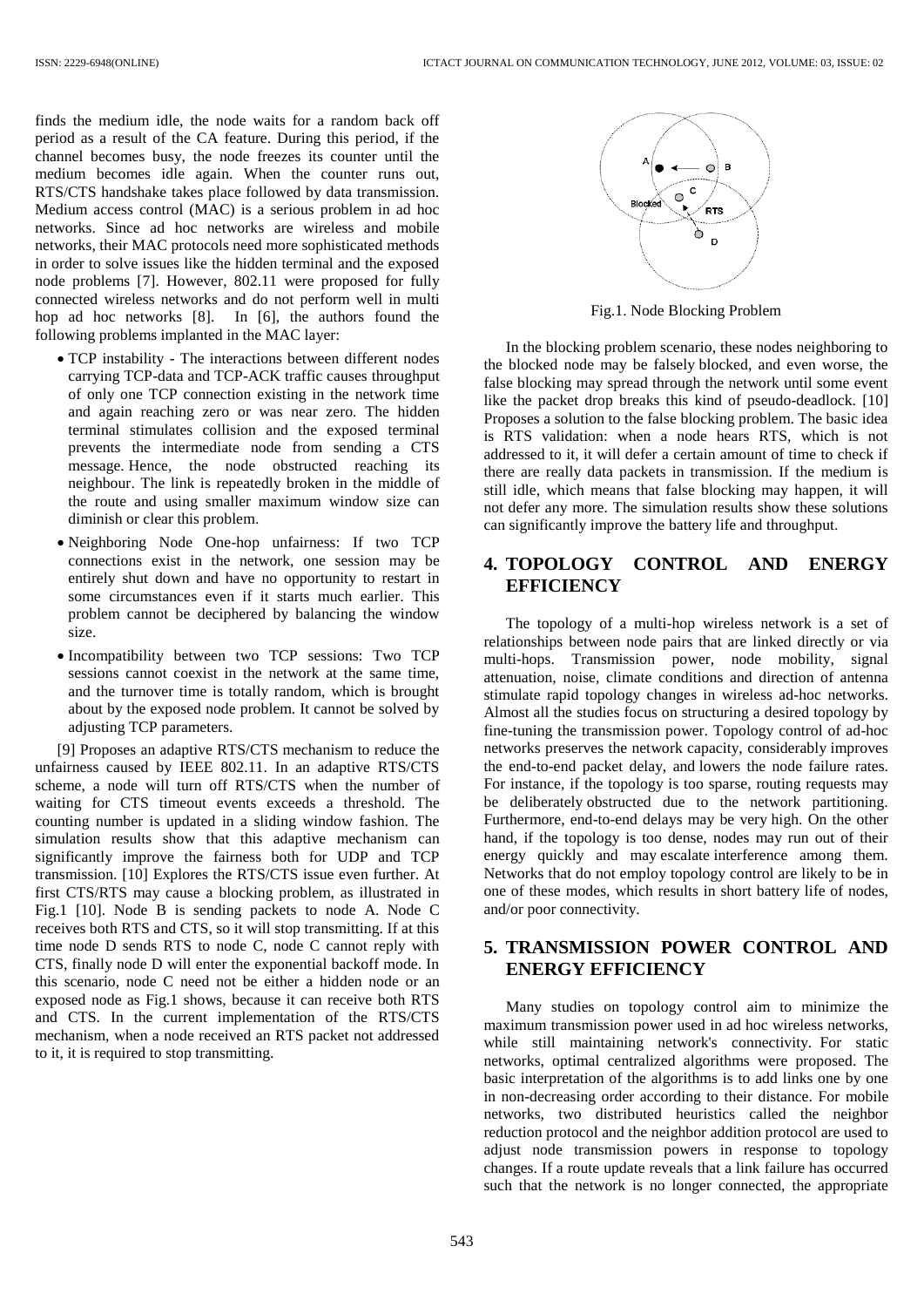nodes increase their transmission power until it is connected. This technique relies heavily on routing protocol performance, because changes in network connectivity can initiate further routing updates and hence more energy loss.

## **6. ROUTING PROTOCOLS AND ENERGY EFFICIENCY IN AD-HOC NETWORKS**

A mobile Ad-Hoc network is a co-operative network of wireless nodes that communicate over a wireless medium. Topology changes of the wireless nodes in the network are rapid, and these networks are self-configuring in nature requiring de-centralized control and administration. Such networks do not surmise all the nodes to be in the direct transmission range of each other. Hence, these networks require highly specialized routing protocols that significantly contribute self-starting behavior. Energy constrained nodes, low channel bandwidth, node mobility, high channel error rates, and channel variability are some of the limitations in an Ad-Hoc network. Under these conditions, existing wired network routing protocols would fail or perform poorly. Thus, Ad-Hoc networks necessitate special routing protocols. Ad Hoc routing protocols are conveniently categorized based on the way route tables are constructed, maintained, and updated [11]. Fig.2 shows the broad classification of MANET routing protocols.



Fig.2. Classification of Routing Protocols

| <b>Protocol</b>                                       | <b>Reference</b> | Max. Network<br><b>Cost Metric</b><br><b>Life Time</b>                                       |                        | Min. Energy<br><b>Consumption</b> |
|-------------------------------------------------------|------------------|----------------------------------------------------------------------------------------------|------------------------|-----------------------------------|
| <b>Power Aware Source Routing</b><br>(PSR)            | $[14]$           | $\sum_{i\epsilon r}^{n} \rho_i \bigg( \frac{F_i}{R_i(t)} \bigg) \alpha$                      |                        |                                   |
| <b>Minimum Drain Rate (MDR)</b>                       | $[15]$           | $\frac{min}{ier} = \frac{RBP_i}{DR_i}$                                                       |                        |                                   |
| <b>Min-Max Battery Cost</b><br><b>Routing (MMBCR)</b> | $[16]$           | $R_j = \frac{max}{\text{icroute}_j} \frac{1}{c_i^t}$                                         |                        |                                   |
| <b>Minimal Battery Cost Routing</b><br>(MBCR)         | $[16]$           | $R_j = \sum_{i=0}^{D_j-1} \frac{1}{c_i^t}$                                                   |                        |                                   |
| <b>Michail and Ephremides</b>                         | $[17]$           | $\left  \sum_{(i,j) \in R} W_p \frac{P_{ij}}{P_{max}} + W_e \frac{E_j^{\nu}}{E_i^R} \right $ | <b>Service Service</b> |                                   |

| Table.1. Comparison of several routing protocols |  |  |
|--------------------------------------------------|--|--|
|                                                  |  |  |

### **6.1. PROACTIVE (TABLE-DRIVEN) ROUTING PROTOCOLS.**

In proactive routing, each node has one or more tables that contain the latest information regarding the routes to any node in the network. Each node has the next hop for reaching to a node/subnet and the cost of this route. Various table-driven protocols differ in the way the information about change in topology is propagated through all nodes in the network. The two kinds of table updating in proactive protocols are the periodic update and the triggered update [12]. In periodic update, each node periodically broadcasts its table in the network. Each node just arriving in the network receives that table. In triggered update, as soon as a node detects a change in its neighborhood node, it broadcasts entries in its routing table that have been changed.

Examples of this class of Ad Hoc routing protocols are the Destination-Sequenced Distance-Vector (DSDV) [2] and the Wireless Routing Protocol (WRP) [13]. Proactive routing tends to waste bandwidth and power in the network because of the need to broadcast the routing tables/updates. Furthermore, as the number of nodes in the MANET increases, the size of the table will increase; this can become a problem, in and of itself. In addition, it needs to control traffic for continual update of stale route entries. Unlike the Internet, an Ad-Hoc network may contain mobile nodes, and therefore links are continuously broken and re-established.

#### **6.2 REACTIVE (ON-DEMAND) ROUTING PROTOCOLS**

Reactive routing protocols take a sluggish approach to routing. They do not maintain or constantly update their route tables with the latest network topology changes. Instead, when a source node wants to transmit a message, it floods a query into the network to discover the route to the destination. This discovery packet is called the Route Request (RREQ) packet, and the mechanism is termed Route Discovery. The destination replies with a Route Reply (RREP) packet. As a result, the source dynamically finds the route to the destination. Discovered route is maintained until the destination node becomes unreachable or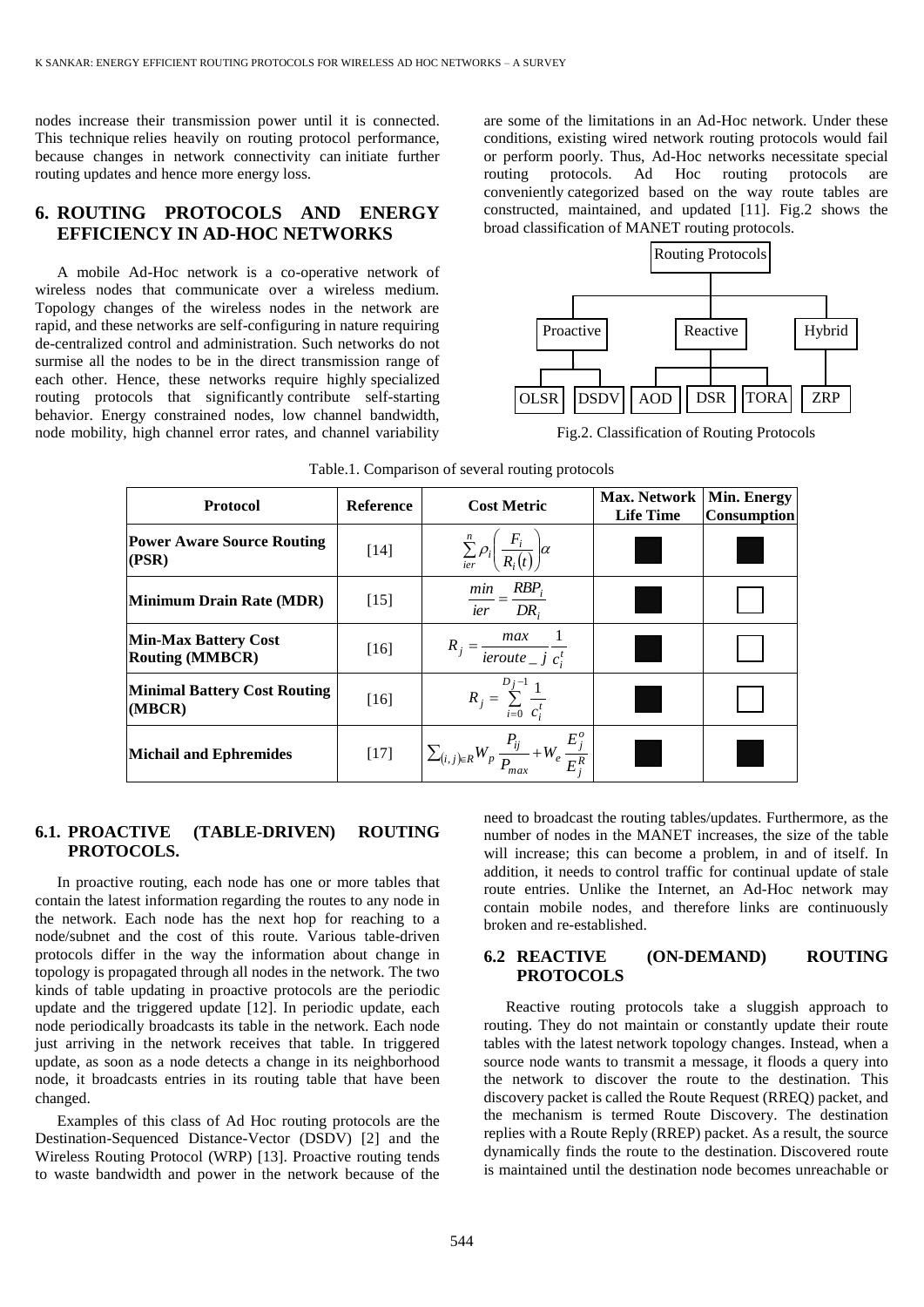until the route is no longer needed. This class of protocol differ in handling cache routes, and in the way route discoveries and route replies are handled. Reactive protocols are generally considered efficient when the route discovery is employed rather infrequently in comparison with the data transfer. Although the network topology changes dynamically, the network traffic caused by the route discovery process is low compared to the total communication bandwidth.

| <b>Properties</b>                            | <b>AODV</b>    |                | <b>DSR DSDV</b> | <b>TORA</b><br>/IMEP |
|----------------------------------------------|----------------|----------------|-----------------|----------------------|
| <b>Reactive</b>                              | Yes            | Yes            | N <sub>0</sub>  | Yes                  |
| <b>Multiple Routes</b>                       | No             | Yes            | N <sub>o</sub>  | Yes                  |
| <b>Power Conservation</b>                    | N <sub>0</sub> | N <sub>0</sub> | N <sub>0</sub>  | N <sub>0</sub>       |
| <b>Unidirectional Link</b><br><b>Support</b> | No             | Yes            | No              | N <sub>0</sub>       |
| <b>Multicast</b>                             | Yes            | No             | N <sub>0</sub>  | N <sub>0</sub>       |
| <b>Periodic Broadcast</b>                    | Yes            | No             | Yes             | Yes                  |

Table.2. Comparison of several routing protocols

Examples of Reactive routing protocols are the Dynamic Source Routing (DSR) [9, 1], the Ad Hoc on-demand Distance Vector Routing (AODV) [18] and the Temporally-Ordered Routing Algorithm (TORA) [19]. Since the route to destination will have to be acquired just before communication begins, the latency period for most applications is likely to increase drastically.

### **6.3 HYBRID ROUTING PROTOCOLS**

Both the proactive and reactive protocols work well for networks with a relatively small number of nodes. As the number of nodes increases, hybrid protocols are used to attain higher performance. The key idea is to use a reactive routing procedure at the global network level while operating a proactive routing procedure in a node's local neighbourhood. Zone Routing Protocol (ZRP) [9] is an example of the hybrid routing protocols. Table.2 presents a comprehensive comparison of various routing protocols properties for the wireless ad-hoc networks.

### **6.4 ENERGY EFFICIENCY OF TABLE-RIVEN vs. SOURCE-INITIATED PROTOCOLS**

Table-driven protocols have the overhead of route updates with no consideration to the frequency of forwarding packets that take place in the Ad-Hoc network. The routing information is constantly propagated within the network. With on-demand protocols, routing information is exchanged only when the source wishes to send some information to the destination and has no information about the destination in its route cache. On the other hand, since routing information is constantly propagated and updated in table-driven protocols, information about a particular source-destination route is always available regardless of whether or not this information is required. This feature leads to significant signalling overhead and power consumption. Since both battery and bandwidth are scarce resources in Ad-Hoc networks, this becomes a serious limitation. Table.1 presents some of the metrics for power-aware routing that addresses maximizing the lifetime of wireless networks and minimizing power consumption for packet delivery. From the discussion of table-based protocols provided in Section 6.1 and on-demand protocols demonstrated in Section 6.2, table-based protocols incur significantly high routing overhead and hence lead to increase the energy consumption compared to the ondemand protocols.

### **7. SIMULATION RESULTS**

Following are the simulation results of our work with a network simulator. Fig.3 and Fig.4 shows the amount of data dropped of the three routing protocols when applied in a mobile 15-node and 30-node network topology. Low data drop shows that both DSR and TORA routing protocols maintain many routes to the same destination.



Fig.4. Data dropped with 30 Nodes

The packet can still be delivered to its destination, in the event of a link failure. On the other hand, AODV keeps only one route to a destination and therefore, a link failure must initiate route discovery to the destination node. While the route discovery process is underway, an increasing number of nodes are being dropped.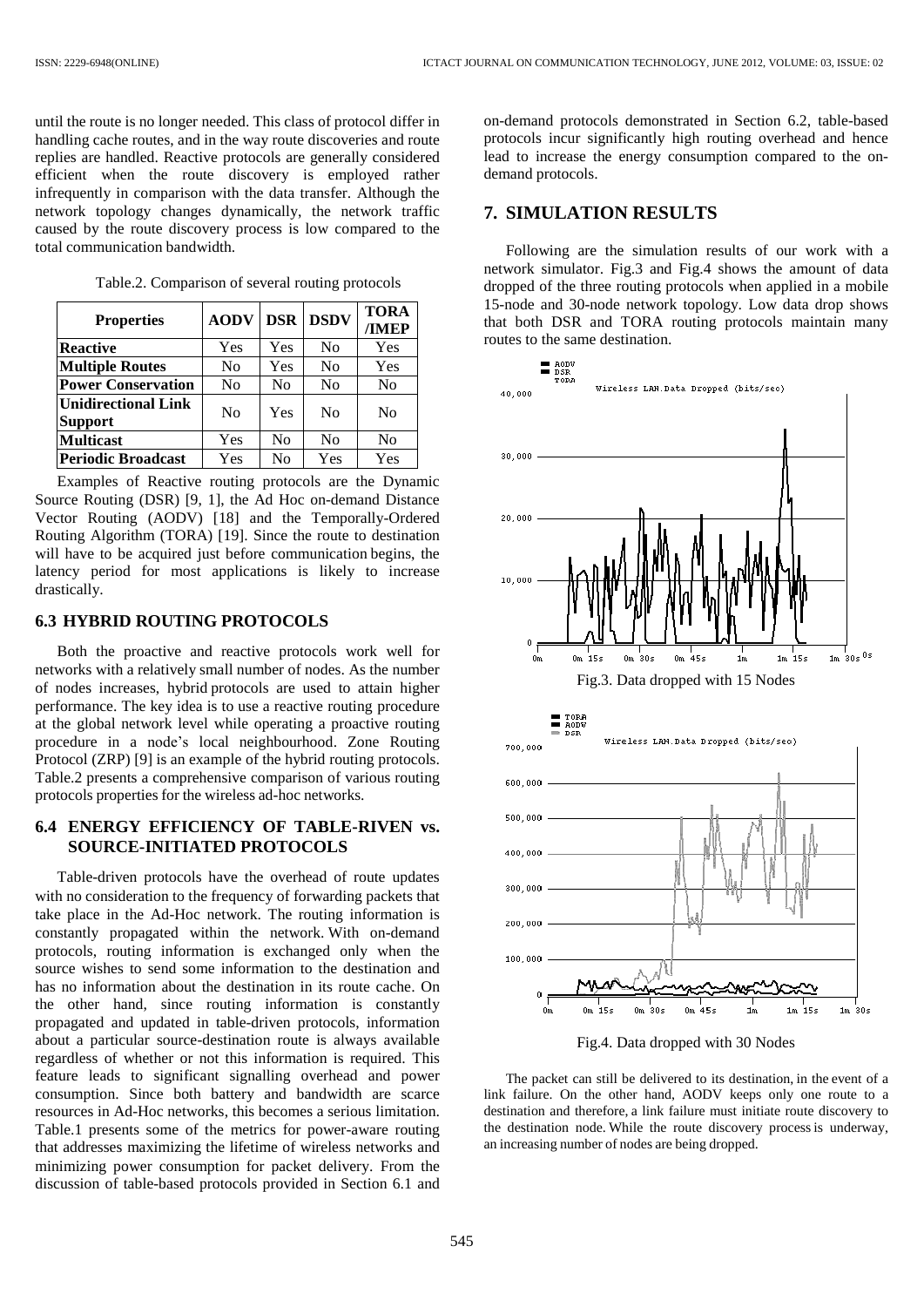

TORA routing protocol has the lowest level of data dropped (bits / second) followed by DSR, which is almost near the performance of TORA protocol. AODV has the greatest level of data dropped because it does not support several routes for destination nodes as DSR and TORA routing protocols do. Therefore, with node mobility, a lot of routes will be broken, and some packets will be dropped until the route is rediscovered.

Fig.5 presents the delay encountered by the three routing protocols during the simulation period in a 15-node mobile topology. DSR routing protocol encounters most of the delay during the simulation than AODV and TORA. As the number of mobiles is increasing DSR protocol performs worst than AODV and TORA as shown in Fig.6.



Fig.7 and Fig.8 represents the throughput of the routing protocols across the simulation time. As shown AODV experiences the lowest throughput since, it requires discovering the route to the destination, especially in a mobile network. However, packets can be easily delivered in the case of DSR and TORA, as more than one route to the destination present either in route tables of TORA or in the cache of DSR. In general, TORA routing protocol performed moderately because the TORA routing protocol does not scale well with relatively large networks, and it is designed for networks with mobile nodes moving at a moderate speed.



### **8. CONCLUSION**

The performance of three source-initiated routing protocols that are AODV, DSR and TORA routing protocols were closely examined. Even if energy efficiency is not the design targets of these routing protocols, each routing protocol behaved in a different way with energy aware metrics. This is due to the route discovery and maintenance mechanisms of the routing protocols. The simulation results revealed that TORA exceeds AODV and DSR in energy per packet consumption. The network lifetime of TORA is also better than DSR and AODV. This indicates that less energy consumption does not prolong the network lifetime by itself. So, it is an indication that energy efficient routing protocols must include battery energy level aware load balancing. Each routing protocol exhibited better performance in specific scenarios and metrics. In general, TORA